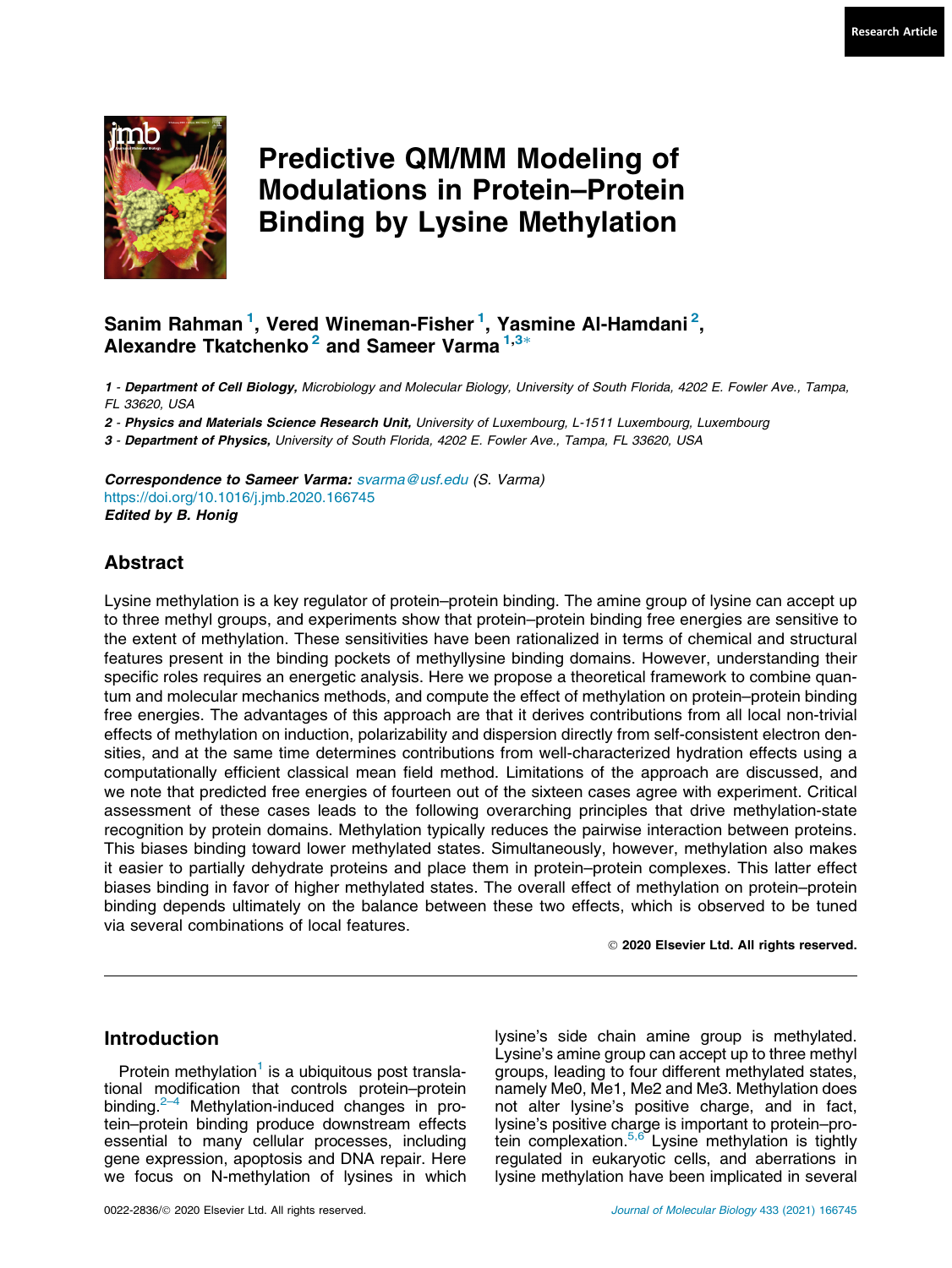physiological disorders, including neurodegenerative diseases, cardiovascular diseases and can $cer<sup>2–4,7</sup>$ 

Experiments show that lysine methylation can change protein–protein binding free energies by several units of thermal energy, kT, where k is the Boltzmann constant and  $T$  is the temperature.<sup>10–26</sup> Binding free energies have also been shown to depend on the extent of methylation, and for a given protein–protein complex, progressive methylation can lead to either tighter or weaker binding.

These results have been rationalized in terms of several chemical and structural features in methyllysine binding pockets.<sup>[10–26](#page-9-0)</sup> Preferences for lower methylated states are considered to be due to cavity size constraints that prevent binding site expansion to accommodate bulkier methylatedlysines[,13–16,22,23,26](#page-9-0) and due to breakage of strong hydrogen bonds made by amine hydrogens.<sup>13</sup><br>15,22,23,25,26 Selectivity toward bigher methylate Selectivity toward higher methylated states is considered to be due to enhanced dispersion from methylation, $10,19$  cavity size constraints that prevent binding site aromatic cages from collapsing and appropriately coordinating lower methylapsing and appropriately  $\frac{1}{2}$  and increased weak hydrogen bonding in higher methylated states.<sup>27-29,19</sup>

Understanding the relative contributions of these effects and constructing mechanistic models requires an energetic analysis. Early experiments demonstrated that mono-methylation of ammonium ion does not strengthen its interaction with benzene, $30$  and so the mere presence of cation- $\pi$  interactions in lysine binding pockets does not explain their role in selecting higher methylated states. It is also been suggested that preferences for higher methylated states may be related to the effect of methylation on lysine's hydration energy.<sup>30–32</sup> Specifically, experiments show that ammonium mono-methylation reduces its hydration energy substantially by 14.7  $kT$ .<sup>33</sup> A corresponding reduction in lysine's hydration energy would decrease the cost of partially dehydrating it, which would make it easier to place in protein–protein complexes. However, specific contributions from this hydrophobic effect in methylation-dependent protein–protein binding remain unknown. In fact, this also makes it difficult to assess the relative roles of the various local chemical and structural features discussed above in driving methylation-state selectivity.

Molecular simulation methods can, in principle, provide the necessary quantitative insight. Key challenges, however, remain. Perturbative methods employing classical molecular mechanics potential energy functions can be used to compute the effect of methylation on protein–protein binding free energies. $34$  However, their predictive accuracies depend strongly on how well they describe ion-ligand interactions, which remains an area of active research. $35-37$  In addition, lysine

methylation is expected to alter inductive effects,  $38-40$  polarization<sup>41,42</sup> and vdW dispersion,  $43$ which can contribute substantially to energetics. $40,42,43$  In fact, these forces contribute nontrivially to local interactions, and due to unavailability of classical Hamiltonians to describe their interdependencies self-consistently in the context of lysine methylation, a first-principles approach is currently required. At the same time, first-principles approaches are computationally prohibitive for estimating methylation-effects on hydration free energies, however, such effects can be described adequately using classical electrostatics methods.

To address these challenges, here we propose a theoretical framework to combine results from quantum and classical methods, and compute the effect of lysine methylation on protein–protein binding free energies. In this framework, local effects of methylation are obtained from benchmarked quantum methods, and effects on hydration energies are estimated from classical methods, but after calibration and benchmarking on model systems against experiment. We apply this method to sixteen experimentally studied cases for which both structural and binding free energy data is available.<sup>10–16,18,19,17,21–26</sup> We find that predicted free energies of fourteen of these sixteen cases agree with experiment. Limitations of this approach are also discussed. By examining relative contributions of the different energetic terms in fourteen separate cases,  $10-16,18,19,17,21-26$  we also construct a general mechanistic model of how protein–protein complexation is modulated by lysine methylation.

# Results and Discussion

We consider sixteen different cases for which structural and thermodynamic data are available simultaneously from experiment.<sup>10-12,14,13,15,20,18,2</sup> [1,24–26](#page-9-0) Experimental binding free energy changes associated with lysine methylation are determined

from the ratios of protein-peptide dissociation constants  $(k_d^1/k_d^0)$  in two methylated states ('1' and '0') of the peptide, that is,  $\Delta \hat{G}_{\text{expt}} = -kT \ln(k_d^1 / k_d^0)$ . We note that for ten of these sixteen cases experiments were not conducted at sufficiently high concentrations needed for determining  $k_d$  in the relatively weakly-bound methylated state. Therefore, for these ten cases, we only have information on the sign of  $\Delta G_{\text{exot}}$ . Nevertheless, for some of these cases, we were also able to determine lower limits on  $\Delta G_{\text{exot}}$  using the highest concentration of peptide used in experiments. Finally, note that we do not apply our method to compute the effect of tri-methylation in the H3/K4–BPTF/PHD case.<sup>[13](#page-9-0)</sup> This is because our current implementation does not handle cases in which complexes of methylated states differ in the numbers of interfacial structural waters.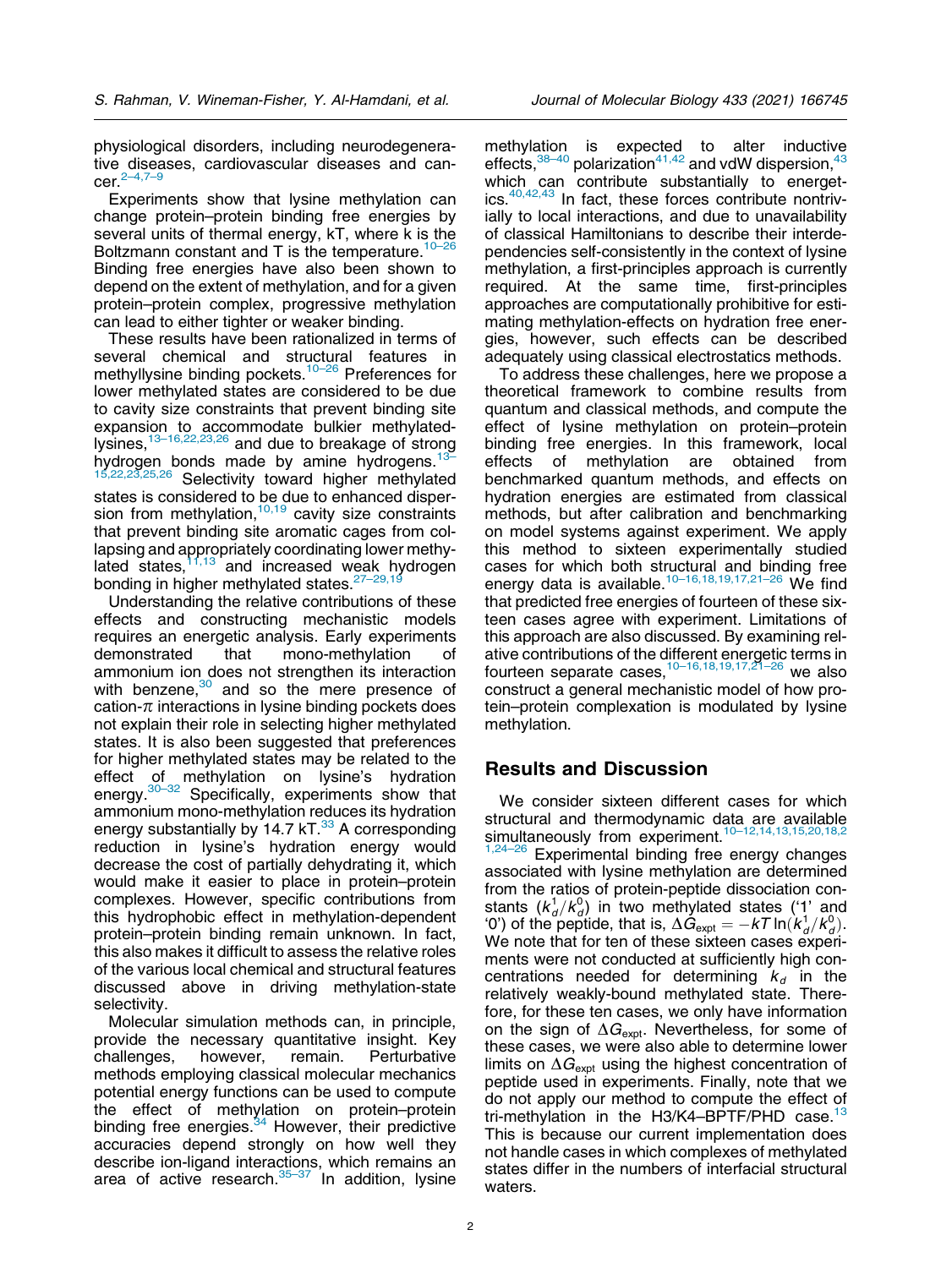#### <span id="page-2-0"></span>Comparison between predicted and experimental  $\Delta G$

Table 1 compares the predicted methylationinduced changes in protein-peptide binding free energies against experiment. We note that for all cases, the sign of the predicted  $\Delta G$  agrees with experiment. Next, we examine the six cases for which exact  $\Delta G$  values are available from experiment. We find that for one of these six cases (H4/K20–L3MBTL1/MBT complex) the predicted  $\Delta G$  differs substantially from experiment (by 26.8 kT), and for the remaining five cases, the average error is 1.0 kT. We also find another case (H4/K20–53BP1/TD) for which the predicted  $\Delta G$ seems to be exceptionally high. We, therefore, consider H4/K20–53BP1/TD and H4/K20– L3MBTL1/MBT complexes to be the two cases for which the approach does not perform well.

In both cases, H4/K20–53BP1/TD and H4/K20– L3MBTL1/MBT, we note that  $\Delta E_{\text{Me}}$  is exceptionally large in comparison to other cases. This means that the Me3 states are relatively under-stabilized. Since the Me3 states in both cases were constructed from the X-ray structures of their respective Me2 states, it seems plausible that the under-stabilization of the Me3 states could be due to the application of restraints on the backbone atoms that prevented the Me3 state

from expanding to accommodate the third methyl group. In both these cases, the third methyl group on lysine replaces the hydrogen atom involved in hydrogen bonding with binding site Asp residue, and perhaps restraints on Asp backbone prevent Asp from moving away to accommodate the methyl group. To test this, we release the backbone restraints on these Asp residues, and then re-optimize geometries and recompute  $\Delta E_{\text{Me}}$ . These calculations are flagged by the asterisk sign in Table 1. Note that since backbone constraints are removed only for the Me3 state, and not the Me2 state, we add a backbone<br>relaxation correction to  $\Delta E_{\text{Me}}$  as relaxation correction to  $\Delta E_{\text{Me}}$  as  $\Delta E_{\text{corr}} = E_{\text{constr}} - E_{\text{free}}$ , where  $E_{\text{constr}}$  and  $E_{\text{free}}$  are the energies of Asp computed in isolation, but in geometries adopted in clusters relaxed with and without constraints. Removal of backbone restraints does alter structures (Figure S1 of Supplementary Information). However, it improves predictions only for the H4/K20-53BP1/TD case, but not the H4/K20-L3MBTL1/MBT case. Clearly, a more detailed investigation is required to address these two cases.

Note that for eight cases, we report two predicted values. These represent two different treatments of crystallographic waters in implicit solvent calculations of  $\Delta\Phi_{\text{Me}}$ . For the remaining cases, where only one value is provided, X-ray structures

Table 1 Effects of methylation change ( $\Delta$ Me) on protein-peptide binding free energy ( $\Delta G$ ) and its energetic components,  $\Delta E_{\text{Me}}$  and  $\Delta \Phi_{\text{Me}}$ .  $\Delta \Phi_{\text{Me}}$  are estimated with and without explicit descriptions of crystallographic waters in Poisson models, and those obtained with explicit descriptions are provided in brackets. Predicted  $\Delta G$  are also compared against experimental estimates ( $\Delta G_{\rm expt}$ ).  $\Delta E_{\rm Me}^{\rm vdW}$  is the dispersion contribution to  $\Delta E_{\rm Me}$ . The H3/K4-BPTF/PHD(Y17E) case flagged by the dagger denotes a scenario in which cavity size constraints are partially removed, and is discussed in the main text. The H4/K20-L3MBTL1/MBT and H4/K20-53BP1/TD cases flagged by the asterisk sign, are cases where structural constraints on Asp residues are removed, and discussed in the main text.<sup>a</sup> is taken from Botuyan et al.<sup>14</sup>, <sup>b</sup> from Nielsen et al.<sup>[11](#page-9-0)</sup>,  $^c$  from Local et al.<sup>[26](#page-10-0)</sup>,  $^d$  from Flanagan et al.<sup>12</sup>,  $^e$  from Li et al.<sup>[13](#page-9-0)</sup>,  $^f$  from Du et al.<sup>[21](#page-10-0)</sup>,  $^g$  from Metzger et al.<sup>25</sup>, <sup>h</sup> from Bian et al.<sup>[20](#page-10-0)</sup>, <sup>i</sup> from Kaustov et al.<sup>[18](#page-9-0)</sup> and <sup>j</sup> is taken from Simhadri et al.<sup>24</sup>. Acronyms of protein and domain names are expanded in Table S3 of the Supplementary Information. All energies are in kT units with  $T = 298$  K

| Host/Residue | Receptor         | PDB ID/Resolution (A) | $\Delta$ Me       | $\Delta E_{\rm Me}$ | $\Delta E_{\rm Me}^{\rm vdW}$ | $\Delta\Phi_{\sf Me}$ | $\Delta G$         | $\Delta G_{\rm exot}$         |
|--------------|------------------|-----------------------|-------------------|---------------------|-------------------------------|-----------------------|--------------------|-------------------------------|
| H3/K9        | HP1/CD           | 1KN(A/E)/2.1/2.4      | $2 \rightarrow 3$ | 0.4                 | $-9.7$                        | $-2.8$ ( $-2.8$ )     | $-2.4(-2.4)$       | $-1.0^{b}$                    |
| H3/K4        | BPTF/PHD (Y17E)  | 2RI7/1.5              | $2 \rightarrow 3$ | 16.5                | $-4.6$                        | $-13.3$               | 3.2                | 0.6 <sup>k</sup>              |
|              |                  |                       |                   | $14.2^{\dagger}$    | $-7.3^{\dagger}$              | $-13.3$               | $0.9^{\dagger}$    | 0.6 <sup>k</sup>              |
| H3/K4        | BAF45C/PHD1-PHD2 | 5SZC/1.2              | $0 \rightarrow 1$ | 3.5                 | $-7.5$                        | $-3.2$ ( $-4.0$ )     | $0.3(-0.5)$        | 0.9 <sup>c</sup>              |
| H3/K4        | CHD1/DCD         | 2B2W/2.4              | $1 \rightarrow 3$ | $-0.8$              | $-6.1$                        | $-1.4(0.6)$           | $-2.2$ (-0.2)      | $-1.2d$                       |
| H4/K20       | 53BP1/TD         | 2IG0/1.7              | $0 \rightarrow 2$ | 6.6                 | $-8.3$                        | $-18.7$               | $-12.1$            | $\leftarrow$ 4.0 <sup>a</sup> |
| H3/K4        | <b>BPTF/PHD</b>  | 2FSA/1.9              | $0 \rightarrow 2$ | 5.1                 | $-7.6$                        | $-6.1$ ( $-10.2$ )    | $-1.0$ (-5.1)      | $<0^e$                        |
| H3/K9        | HP1/CD           | 1KNA/2.1              | $0 \rightarrow 2$ | 0.9                 | $-4.5$                        | $-7.4(-11.9)$         | $-6.5$ ( $-10.9$ ) | $<$ 0 <sup>b</sup>            |
| H3/K9        | ZMET2/CD         | 4FT2/3.2              | $0 \rightarrow 2$ | 0.4                 | $-7.1$                        | $-12.4$               | $-12.0$            | $\leftarrow$ 4.5 $'$          |
| KDM1A/K114   | CHD1/DCD         | 5AFW/1.6              | $0 \rightarrow 2$ | $-0.3$              | $-5.6$                        | $-11.8$ ( $-16.6$ )   | $-12.1(-16.9)$     | < 0 <sup>g</sup>              |
| H3/K9        | ZMET2/BAH        | 4FT4/2.7              | $0 \rightarrow 2$ | $-3.3$              | $-4.8$                        | $-3.2$                | $-6.5$             | $\leftarrow 6.0^f$            |
| H3/K4        | SGF29/TD         | 3ME9/1.4              | $0 \rightarrow 3$ | 7.0                 | $-15.1$                       | $-11.2$               | $-4.2$             | $-3.9h$                       |
| H3/K4        | CHD1/DCD         | 2B2W/2.4              | $0 \rightarrow 3$ | 0.8                 | $-12.5$                       | $-10.4(-8.9)$         | $-9.6(-8.1)$       | $<$ 0 <sup>d</sup>            |
| H3/K27       | CBX7/CD          | 2L1B/NMR              | $0 \rightarrow 3$ | 4.4                 | $-16.7$                       | $-12.5$               | $-8.1$             | $<$ 0'                        |
| H3/K27 mimic | CBX7/CD          | 4MN3/1.5              | $0 \rightarrow 3$ | 8.1                 | $-12.0$                       | $-16.1$ ( $-12.0$ )   | $-8.0$ ( $-3.9$ )  | < 0                           |
| H4/K20       | 53BP1/TD         | 2IG0/1.7              | $2 \rightarrow 3$ | 28.7                | $-4.1$                        | $-2.4$                | 26.3               | $>4.0^a$                      |
|              |                  |                       |                   | 7.4                 | $-2.2$                        | $-2.4$                | 5.0                | $>4.0^a$                      |
| H4/K20       | L3MBTL1/MBT      | 2PQW/2.0              | $2 \rightarrow 3$ | 29.3                | $-3.1$                        | $-8.0$                | 21.3               | 3.5 <sup>k</sup>              |
|              |                  |                       |                   | 30.3                | $-2.9$                        | $-8.0$                | 22.3               | 3.5 <sup>k</sup>              |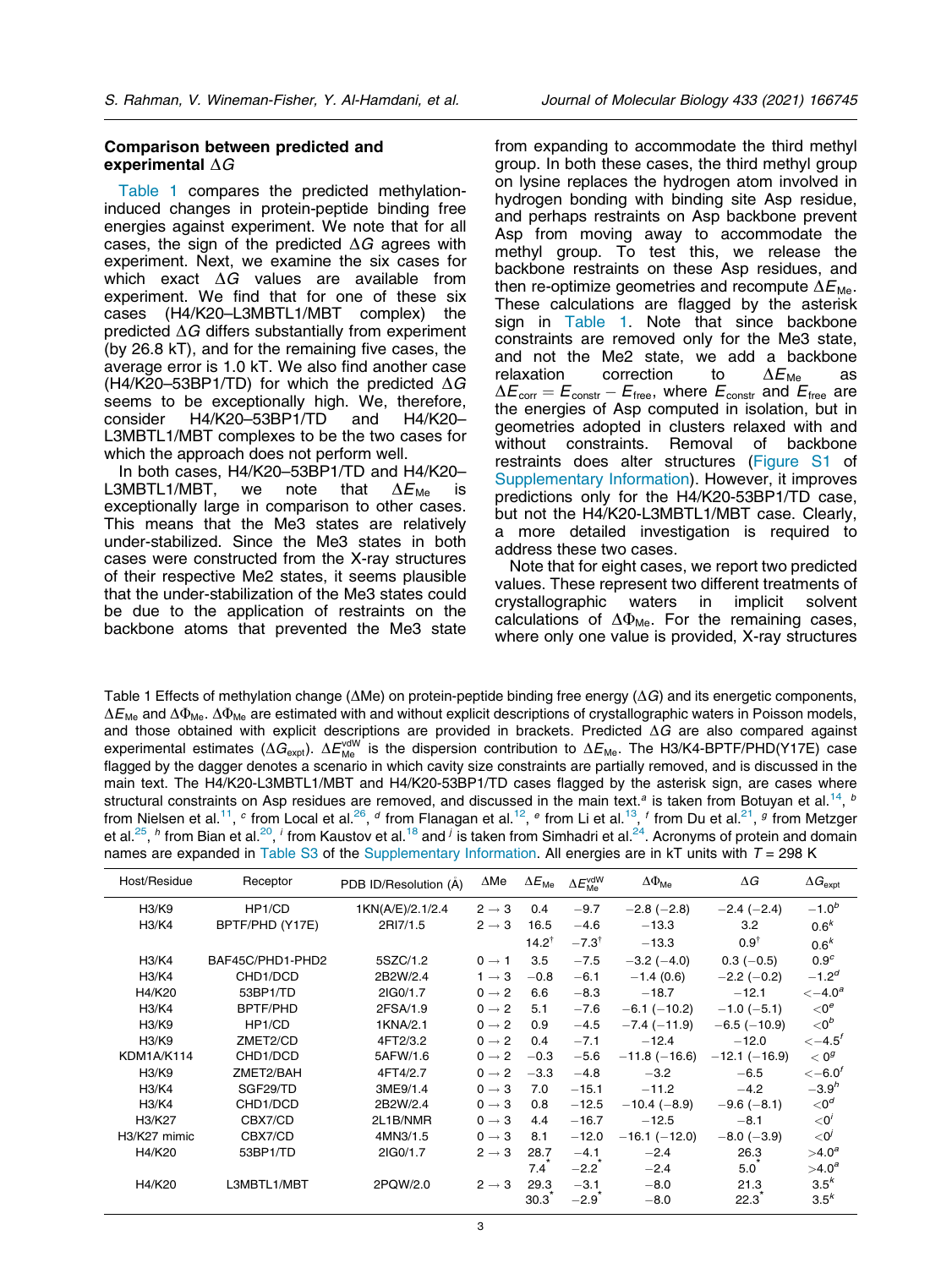did not report any resolved waters in methylation sites. Explicit descriptions of crystallographic waters in implicit solvent models have shown improvements in predictions of  $pKa$  values,  $44$  but this empirical finding may not be transferable to our  $\Delta G$  predictions. Therefore, we provide two estimates, one in which crystallographic waters are described explicitly in  $\Delta\Phi_{\text{Me}}$  calculations, and the other in which crystallographic waters are omitted in  $\Delta\Phi_{\text{Me}}$  calculations. We find no specific trend in the effect of this treatment on  $\Delta\Phi_{\text{Me}}$  estimates. Additionally, in half of the cases, it does affect  $\Delta\Phi_{\text{Me}}$  substantially  $(> 2$  kT), however, due to limited experimental data it is unclear as to which treatment yields better predictions of  $\Delta G$ . Nevertheless, none of our conclusions depend on this choice, and in the analysis and discussions that follow, we refer to only the set obtained without explicit treatment of crystallographic waters in  $\Delta\Phi_{\text{Me}}$  calculations.

## Analysis of  $\Delta G$  components

[Fig. 1](#page-4-0) shows the effect of methylation on the two components of  $\Delta G$  (Eq. [\(3\)](#page-7-0)). The first component,  $\Delta E_{\text{Me}}$  is the effect of methylation on the mutual interaction between the protein and methylated peptide. The second component,  $\Delta \Phi_{\text{Me}}$  is the combined effect of methylation on the interactions of the complex and peptide with solvent. Note that only those fourteen cases are shown in [Fig. 1](#page-4-0) for which our predictions compare well against experiment. We note two clear trends.

Firstly, we observe that for all cases,  $\Delta \Phi_{\text{Me}} < 0$ . We know that for both the peptide and the proteinpeptide complex, methylation will weaken favorable interactions with the solvent as well as the entropy of the solvent. Peptide methylation will, therefore, make it easier to partially dehydrate the peptide and place it in a complex. This will positively impact complex formation. At the same time, methylation will also weaken the hydration energy of the resulting complex, which will negatively impact complex formation. The observation that  $\Delta\Phi_{\text{Me}} < 0$ , therefore, implies that the energy gained in dehydrating a methylated peptide to place it in a complex exceeds the energy lost in complex hydration. This enhanced hydrophobic effect is, therefore, observed to drive specificity in favor of higher methylated states.

The second trend we note is that, in most cases,  $\Delta E_{\text{Me}} > 0$ , which implies that methylation weakens mutual interaction between protein and methylated peptide. This methylation-induced change drives specificity in favor of lower methylated states.

The overall magnitude and sign of  $\Delta G$  depends ultimately on the relative contributions of  $\Delta E_{\text{Me}}$ and  $\Delta\Phi_\text{Me}$ , which seems to be tuned via several different combinations of local features in the various methyllysine binding domains illustrated in [Fig. 1.](#page-4-0) To understand how these local binding site features contribute to methylation-state preferences, we examine next the relationships between our computed energetics and the various features, including cavity size or topological constraints in binding sites, dispersion, hydrogen bond numbers and solvent accessible areas.

#### Chemical and structural features driving methylation-state specificity

**Dispersion.** Expectedly, methylation enhances stabilization from dispersion regardless of whether methylation weakens or strengthens proteinpeptide interactions ([Table 1](#page-2-0)). However, there is no correlation between the extent of dispersion change and  $\Delta E_{\text{Me}}$ . Even in the H3/K9-ZMET2/ BAH case where methylation stabilizes proteinpeptide interactions by -3.3 kT, the dispersion contribution is comparable to cases that exhibit a  $\Delta E_{\text{Me}} > 0$ . Therefore, at least for the cases studied here, dispersion cannot be a unique determinant of methylation-state selectivity.

Increased intermolecular distances. In all, but the H3/K4–BAF45C/PHD1-PHD2 case, we note that methylation interferes directly with interactions of lysines with binding site residues and increases distances between them (Figure S2 of Supplementary Information). Therefore, in all but one case, methylation-induced weakening of mutual interactions between protein and peptide can be attributed partly to increased distance between lysine and binding site. In the one exception – H3/K4–BAF45C/PHD1-PHD2 complex – methylation neither breaks hydrogen bonds, nor does it change distances between lysine and binding site, and yet it destabilizes interactions by 3.5 kT. This destabilization may be due to altered inductive effects<sup>38-40</sup> that could increase electron density on the amine nitrogen, although a systematic study of this effect is required, especially in the context of enhanced polarizability that can counter this effect. $41,42$ 

**Strong hydrogen bonds.** Weakened interaction between protein and peptide can also be partly attributed to methylation-induced breakage of strong hydrogen bonds. This is noted in five out of the fourteen cases (Table S2 of Supplementary Information). Breakage of strong hydrogen bonds is associated with both minor as well as large  $\Delta E_{\text{Me}}$ , such as 0.4 kT in H3/K4–ZMET2/CD and 7.0 kT in H3/K4–SGF29/TD complexes. Surprisingly, though, breakage of strong hydrogen bonds is noted even in cases that prefer higher methylated states. These include the H3/K4– BPTF/PHD and H3/K9–ZMET2/CD complexes that prefer the higher Me2 state over the Me0 state. Therefore, breakage of strong hydrogen bonds is not a sufficient condition for driving preferences toward lower methylated states. Additionally, we note that specificity for lower methylation states can also be achieved without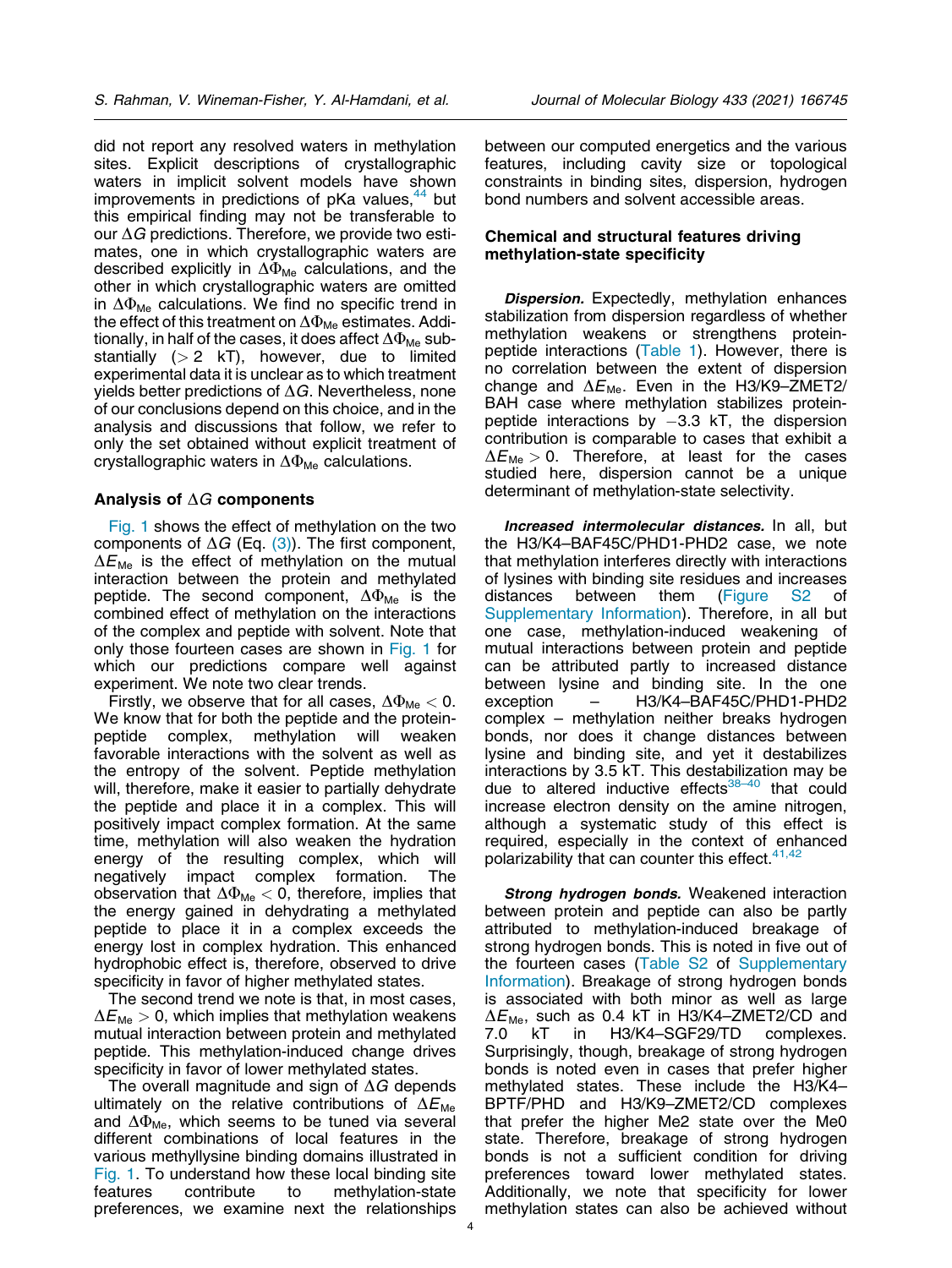<span id="page-4-0"></span>

Figure 1. Comparison between predicted ( $\Delta G$ ) and experimental ( $\Delta G_{\text{expt}}$ ) values of the effect of methylation on protein-peptide binding free energies.  $\Delta G_{\text{expt}}$  denoted by unfilled arrows indicate cases in which experimental dissociation constant were available for only one lysine methylation-state, and for the other state only limiting values were available. Also shown are contributions to  $\Delta G$  from  $\Delta E_{\text{Me}}$  and  $\Delta \Phi_{\text{Me}}$ . Binding sites of selected cases are provided in insets on the right, and those of remaining cases are provided in Figure S2 of the Supplementary Information. All energies are in kT units with  $T = 298$  K.

breakage of strong hydrogen bonds, such as in H3/ K4–BAF45C/PHD1-PHD2 complexation.

Weak hydrogen bonds. Formation of  $CH \cdot O$ type weak hydrogen bonds between methyl groups of lysines and binding site oxygen atoms is suggested to drive specificity toward higher methylated states.<sup>[29,19](#page-10-0)</sup> Certainly, in the H3/K9-ZMET2/BAH and H3/K27–CBX7/CD cases, where methylation strengthens pairwise interaction between protein and peptide, we do note that methylation increases weak hydrogen bonds

(Table S2 of Supplementary Information). So strengthened mutual interactions in these two cases could be due partly to increase in weak hydrogen bonds. But at the same time, we also note that increased weak hydrogen bonds does not always warrant an overall strengthening of pairwise interactions between protein and peptide. Additionally, we note increased weak hydrogen bonding in cases that actually prefer lower methylated states. Therefore, increased weak hydrogen bonding is not a sufficient condition for driving preferences toward higher methylated states.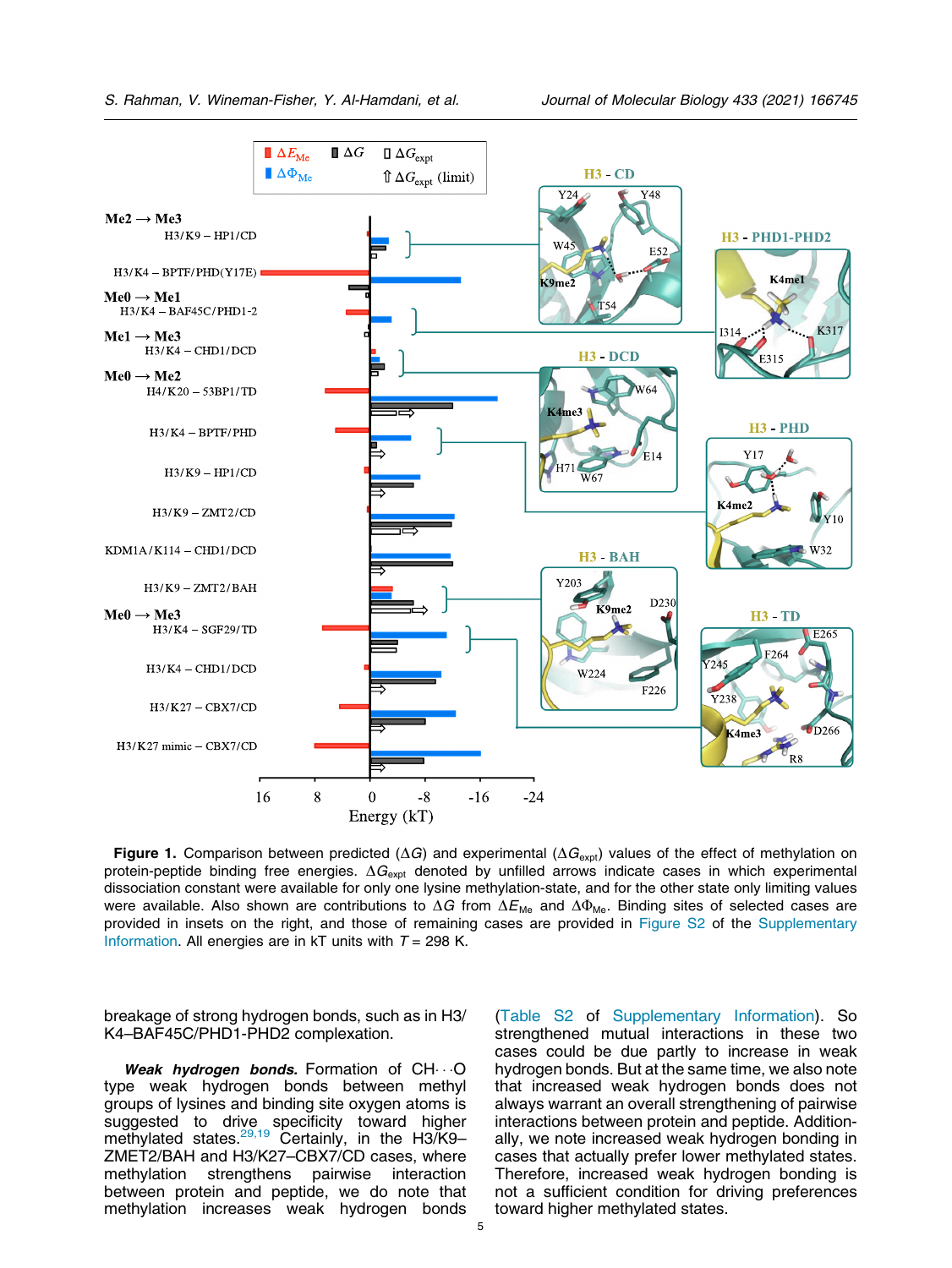Cavity size constraints. Cavity size constraints are considered to play a dual role. Firstly, they could prevent the binding site from expanding to accommodate bulkier (methylated) lysines. This would help drive specificity toward lower methylated states.<sup>13–16,22,23,26</sup> In the fourteen cases considered here, there are two that prefer lower methylated states. In H3/K4–BAF45C/PHD1- PHD2, mono-methylation does not interfere with any existing interactions of lysine in the Me0 state (see inset in [Fig. 1](#page-4-0)). Therefore, the cavity size constraint model does not apply to this case. In the other case, H3/K4–BPTF/PHD(Y17E), lysine trimethylation of the Me2 state will break lysine's hydrogen bond with residue E17, and E17 will also have to move away to accommodate the additional methyl group (see inset in [Fig. 1](#page-4-0)). To understand the role of constraints on E17, we release its backbone constraints, and then re-optimize geometries and recompute  $\Delta E_{\text{Me}}$ . Removal of backbone constraints indeed expands the binding site in the Me3 state (Figure S2 of Supplementary Information), and reduces  $\Delta E_{\text{Me}}$  from 16.5 to 14.2 kT [\(Table 1\)](#page-2-0). The computed  $\Delta G$  also reduces from 3.2 to 0.9 kT, and, in fact, gets closer to the experimental estimate of 0.6 kT. In other words, releasing constraints improves predictions, and reduces selectivity toward the Me3 state, which is the opposite of the expected role of cavity size constraints.

The second way in which cavity size constraints are expected to drive selectivity is that they prevent aromatic cages in binding sites from appropriately coordinating lower methylated states. This it typically considered to drive selectivity in favor of Me2/Me3 states over Me0/Me1 states. $11,13$ To understand the role of topological constraints in this context, we consider a system in which lysine interacts with a three-benzene cage, as shown in Fig. 2. This system represents the binding sites aromatic cages present in almost all proteins that select Me3/Me2 states over Me1/Me0 states.<sup>31,45,46</sup> When no constraints are placed on any atoms, we find that progressive methylation of lysine weakens its interactions with the benzene cage. Mono-, di- and trimethylation of lysine lead to  $\Delta E_{\text{Me}}$  of 11.4, 21.5 and 25.9 kT, respectively. Additionally, we note that the optimized geometries of the lysine-benzene clusters in the four states differ from each other (Fig. 2). Differences are noted in cage diameter, which expands with methylation, and also in the relative orientations of benzenes around lysine. We take each of these four geometries, and recompute  $\Delta E_{\text{Me}}$  with constraints on benzene carbons. These  $\Delta E_{\text{Me}}$  are also shown in Fig. 2. We make the following key observations. It is not surprising that preferences for a given state increase when its optimized geometry is employed. What is interesting is that lysine-cage interactions are extremely sensitive to changes in cage geometry. Finally, we note that under certain structural constraints, methylation can strengthen lysine-cage interactions. Specifically, we note that when the geometry optimized in the Me3 state is employed, methylation of the Me2 state strengthens lysine-cage interaction energy. These observations provide direct support to the idea that cavity size constraints can bias selectivity in favor of higher methylated states.

**Solvent accessible areas.** Variations in  $\Delta\Phi_{\text{Me}}$  will essentially depend on the extent of methylation as well as the structure and chemistry of proteinpeptide complexes. The expectation is that the more the methylation, the larger the  $|\Delta \Phi_{\text{Me}}|$ . Indeed, these two quantities are related, but the correlation is small (Pearson correlation  $= 0.42$ ). We can also expect that the more a lysine's methyl group is buried inside the binding site, the lesser it would decrease the hydration energy of the complex. Consequently, it will lead to a more negative  $\Delta\Phi_{\text{Me}}$  that would increase preferences toward the methylated state. To examine this relationship quantitatively, we determine how methylation changes solvent accessible surface areas (SASA) of peptides and protein-peptide complexes,



Figure 2. Effect of lysine methylation and topological constraints on its interaction with a three-benzene cluster.  $\Delta E_{\rm Me}$  computed without any restraints are shown in black ink and denoted by  $\Delta E^{\rm free}$ .  $\Delta E^0, \Delta E^1, \Delta E^2$  and  $\Delta E^3$  are the  $\Delta E_{\text{Me}}$  obtained with benzene carbons restrained to positions in the three-benzene geometries that were relaxed without constraints in the presence of lysines in, respectively, their Me0, Me1, Me2 and Me3 states. All energies are in kT.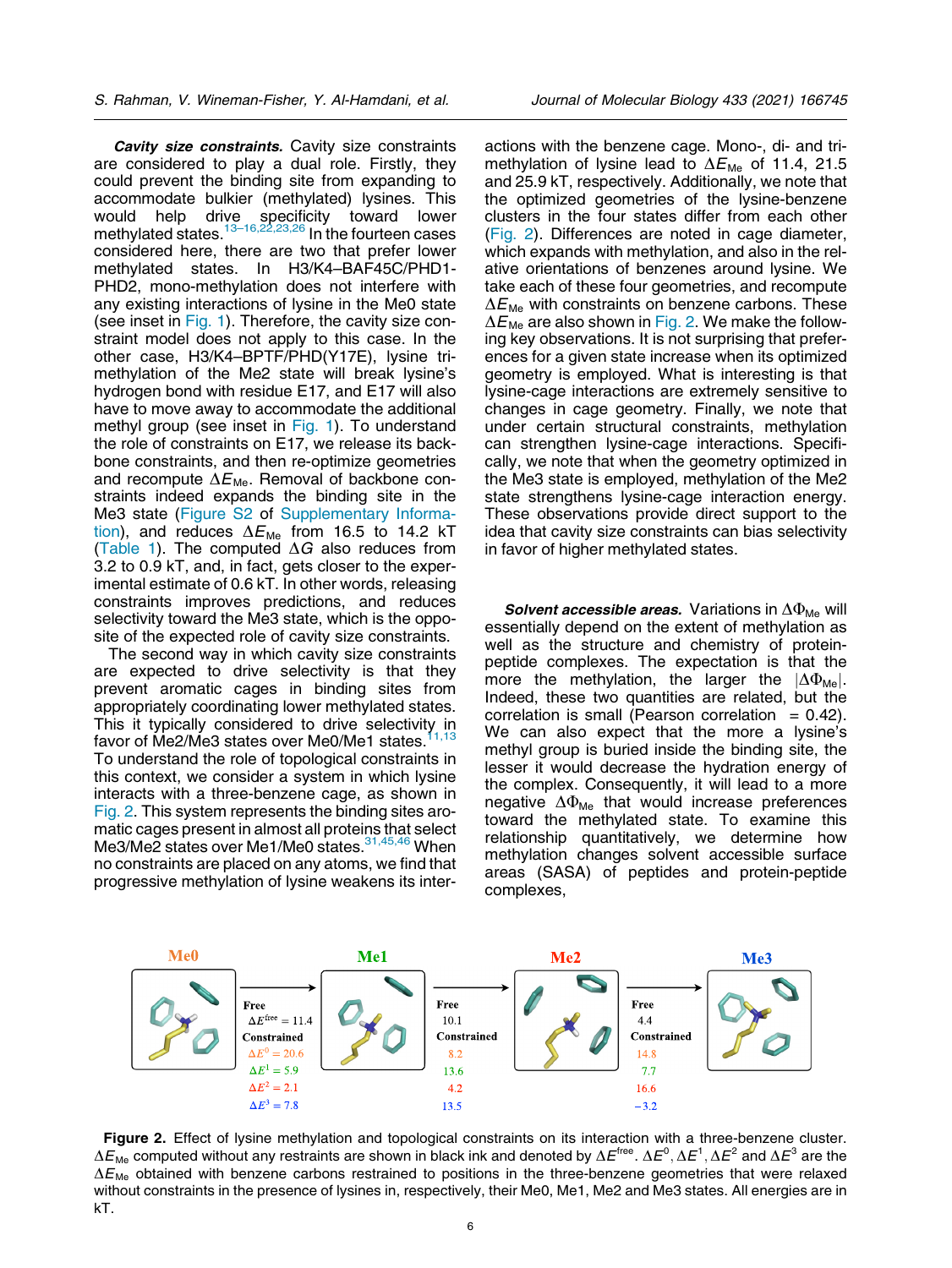

Figure 3. Correlation between  $\Delta\Phi_{\text{Me}}$  and  $\Delta$ SASA<sub>Me</sub>.  $\Delta\Phi_{\text{Me}}$  is the net effect of methylation on interactions of the complex and peptide with solvent and  $\Delta$ SASA<sub>Me</sub> is the net effect of methylation on the solvent accessible surface areas of the complex and peptide.

 $\Delta$ SASA<sub>Me</sub> = (SASA<sub>AP<sub>1</sub></sub> - SASA<sub>AP<sub>0</sub></sub>) – (SASA<sub>P<sub>1</sub></sub> - SASA<sub>P<sub>0</sub>). Here</sub>  $AP_1$  and  $AP_0$  refer to the protein-peptide complexes in two methylated states, and  $P_1$  and  $P_0$  refer to the peptide in the same two methylated states. By this definition, a larger  $|\Delta$ SASA<sub>Me</sub> will correspond to a greater burial of the methyl groups in the binding site. We find a moderate negative correlation of 0.56 between these quantities (Fig. 3). This means that for many cases, a smaller change in surface area translates into a larger  $|\Delta \Phi_{Me}|$ , that is, the more a methyl group is buried inside the binding site, the stronger is the binding site's specificity toward the higher methylated state. For example, methyl groups of H3/K9 are more buried in its complex with HP1/CD compared to ZMT2/BAH, leading to a larger  $|\Delta \Phi_{\text{Me}}|$ , and a relatively stronger preference for the Me2 state over the Me0 state (Figure S2 of the Supplementary Information).

## **Conclusions**

Toward understanding molecular mechanisms of how methylation alters protein–protein binding, we propose a new approach to predict its effect on<br>protein–protein binding free energies. The binding free energies. The approach combines best practices from quantum and classical methods where all local non-trivial effects of methylation are obtained from electronic-level descriptions and the wellestablished solvation effects are obtained efficiently from classical methods. We apply it to predict the effect of lysine methylation on binding free energies in many different cases, and we note that predicted values of most cases are in excellent agreement with experiment. Certainly, improvements are needed in treating interfacial waters and modeling structural rearrangements in response to methylation, which we expect will be the subjects of future studies.

Collective assessments of energetics in different cases leads to the following overarching principles that drive methylation-state selectivity. Firstly, we note that in most cases methylation weakens the pairwise interaction between proteins, which biases binding toward lower methylated states. Secondly, in all cases we note that lysine's enhanced hydrophobicity makes it easier to partially dehydrate proteins and place them into protein–protein complexes. Consequently, this biases binding toward higher methylated states. The overall binding preference toward a specific methylated state depends ultimately on the balance between these two contributions.

Selective binding of lysine methylation-states is generally rationalized in terms of specific chemical and structural features in methyllysine binding pockets. Analysis of such features in the context of computed energetics reveals several new insights. (i) Enhanced dispersion cannot be a standalone determinant of selectivity because, at least for the cases studied here, its contribution is not correlated with methylation-induced changes in protein–protein mutual interactions or binding free energies. (ii) Methylation-induced weakening of mutual interactions between proteins is observed to be associated with breakage of strong hydrogen bonds and increased distances between lysines and their binding pockets. Specific roles of altered induction and polarization in modulating protein-peptide interactions, however, remain to be determined. (iii) Reduction in strong hydrogen bonds numbers is not a sufficient condition for driving preferences toward lower methylated states, as they are noted in cases that prefer higher methylated states. Similarly, increased weak hydrogen bonding is also not a sufficient condition for driving preferences toward higher methylated states, although they do stabilize higher methylated states. (iv) There is a moderate correlation between the extent to which a methyl group is buried inside a binding site, and binding site's specificity toward a higher methylated state. In addition to these observations, we also provide direct evidence supporting that cavity size constraints on aromatic cages can bias selectivity in favor of higher methylated states.

In general, this study provides a new approach to understand the mechanism of how posttranslational modifications modulate protein– protein interactions. In the context of lysine methylation, it provides new mechanistic insights, which we expect will have direct implications in designing therapeutic molecules targeting methyllysine binding proteins.  $47,48$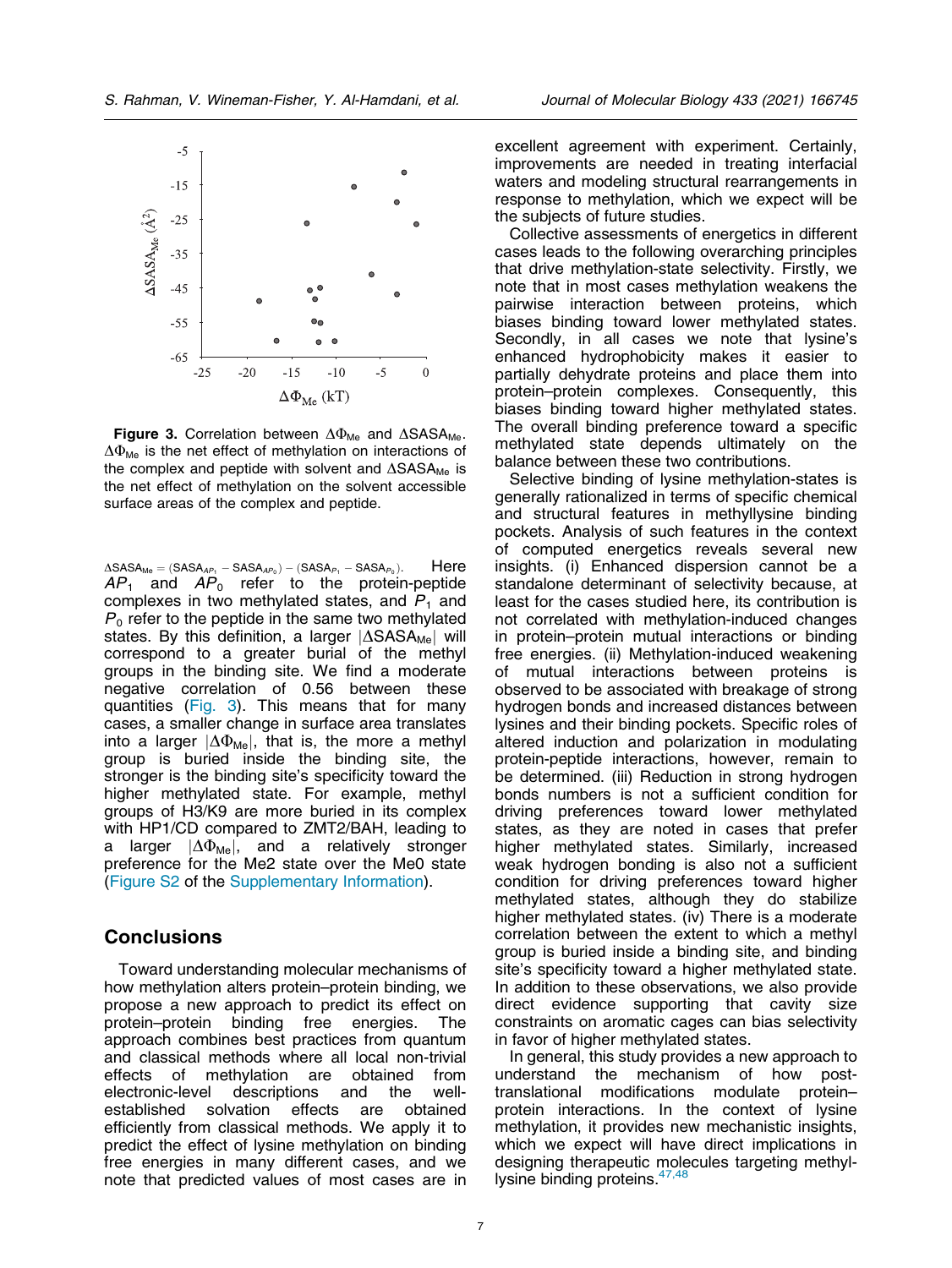## <span id="page-7-0"></span>Methods

#### Theory

Experiments measuring the effect of methylation on dissociation constants of protein–protein complexes<sup>10–16,18,19,17,20–26</sup> treat methylated proteins as short peptides that contain the target lysine in different methylated states. To compute the effect of methylation on protein-peptide binding free energies, we consider the following substitution reaction in the aqueous phase:

$$
AP_0 + P_1 \rightleftharpoons AP_1 + P_0. \tag{1}
$$

Here A refers to a methyllysine binding protein and P refers to the peptide that is methylated. The subscript '1' refers to some higher methylated state of a lysine in the peptide relative to '0'. The Helmholtz free energy change associated with this reaction is

$$
\Delta G = G_{AP_1} - G_{AP_0} - (G_{P_1} - G_{P_0}).
$$
\n(2)

Expanding in terms of internal energy  $(U)$  and entropy (S), and writing the internal energy as a sum of intraprotein, protein-solvent and solvent–solvent terms, that is,  $U_X \sim U_{XX} + U_{Xsol} + U_{Xsolsol}$ , we can express  $\Delta G$  as a sum of two terms,

$$
\Delta G = \Delta E_{\text{Me}} + \Delta \Phi_{\text{Me}}.\tag{3}
$$

The first term quantifies the effect of methylation on protein-peptide interaction energy,

$$
\Delta E_{\text{Me}} = (\langle E_{AP_1AP_1} \rangle - \langle E_{P_1P_1} \rangle) - (\langle E_{AP_0AP_0} \rangle - \langle E_{P_0P_0} \rangle), \qquad (4)
$$

where internal energies are expressed as potential energy averages. The second term

$$
\Delta \Phi_{\text{Me}} = \Delta \Phi_{\text{AP}} - \Delta \Phi_{\text{P}},\tag{5}
$$

where

$$
\Delta\Phi_{AP} = [U_{AP_1sol} + U_{AP_1solsol} - U_{AP_0sol} - U_{AP_0solsol} - T\Delta S_{AP}] \tag{6}
$$

and

$$
\Delta \Phi_P = [U_{P_1sol} + U_{P_1solsol} - U_{P_0sol} - U_{P_0solsol} - T\Delta S_P],
$$
 (7)

is the net effect of methylation on the interactions of the complex and peptide with solvent. This term also includes entropic changes, and we assume in this partition that the majority of the entropic change comes from solvent re-organization. This is supported by the observation that for the cases studied so far, methylation has little effect on structures of protein-peptide complexes<sup>[31,21,25,26](#page-10-0)</sup>

#### Implementation

To determine  $\Delta E_{\text{Me}}$  in Eq. (4), we consider that distant effects of methylation on protein-peptide interaction energies will be relatively minor and can be neglected. $42$  We, therefore, consider  $E_{AP_1AP_1}$  and  $E_{AP_0AP_0}$  to be potential energies of methyllysine binding sites, including methyllysine, instead of being potential energies of entire protein-peptide complexes. Similarly,  $E_{P_1P_1}$  and  $E_{P_0P_0}$  are potential energies of isolated lysines in their two methylated states. This reduces system size and makes feasible estimation of  $\Delta E_{\text{Me}}$  directly from first-principles methods.

We define an amino acid to be part of a lysine's binding site if any of its atoms are within 6 A from the lysine amine nitrogen, and the cluster could include amino acids from both the protein and the peptide. Increasing the cutoff to 8 A and 10 A for selected test cases had negligible effects on  $\Delta E_{\text{Me}}$ . We compute  $\langle E_{AP_1AP_1} \rangle$  and  $\langle E_{AP_0AP_0} \rangle$  after adding missing hydrogens, capping the non-<br>contiguous backbones and then relaxing contiguous backbones and then relaxing geometries. Geometries are relaxed after applying positional constraints on backbone heavy atoms, while side chains and hydrogens are free to move during relaxation. This strategy is supported by experimental structural studies that show that methylation does not affect the secondary structure of the protein-peptide complex.  $31,21,25$ As an exception to this strategy, when salt bridges are present in clusters, positional constraints are also placed on amine/guanidine nitrogens and carboxyl carbons to prevent their charge neutralization through proton transfer. Optimized geometries are shown in Figures S1 and S2 of the Supplementary Information.

 $\langle E_{P_1P_1} \rangle$  and  $\langle E_{P_0P_0} \rangle$  are computed once, and the same values are used for all protein-peptide substitution reactions, as they do not depend on protein-peptide complex. We obtain them by taking the lowest energy structure from a set of twenty random structures after subjecting each one of them to separate geometry relaxation.

Note that for the one case where we use NMR structural data (K3/K27–CBX7/CD complex), we use all twenty structural conformations to compute  $\Delta E_{\text{Me}}$ . For this, we first extract clusters from each conformation using a 6 A cutoff, and create a superset of amino acids present in these clusters. We then remake these twenty clusters by choosing all amino acids in this superset and neglecting the cutoff distance criteria. This makes the twenty clusters chemically identical and permits cross-comparison of electronic energies. We then subject seven of these twenty clusters, which are structurally different from each other, to ab initio optimization, which gives us seven values for  $E_{AP_1AP_1}$  and  $E_{AP_0AP_0}$ . We Boltzmann average these values to get  $\langle E_{AP_1AP_1} \rangle$  and  $\langle E_{AP_0AP_0} \rangle$ .

We compute  $\Delta\Phi_{\text{Me}}$  from solutions to Poisson's equations.<sup>[49,50](#page-10-0)</sup> Poisson's equations are set up numerically by describing atoms using the ParSE (Parameters for Solvation Energy) parameter set,<sup>[49](#page-10-0)</sup> and defining dielectric boundaries using a solvent probe radius of 1.4 A about the ParSE atomic radii. The protein interior is assigned a dielectric  $\epsilon = 2$ , consistent with ParSE parameterization. In the gas phase, the solvent is assigned an  $\epsilon = 1$ , and in the condensed phase, the solvent has a dielectric  $\epsilon = 78.5$ . The Poisson's equation is solved using a multigrid approach implemented in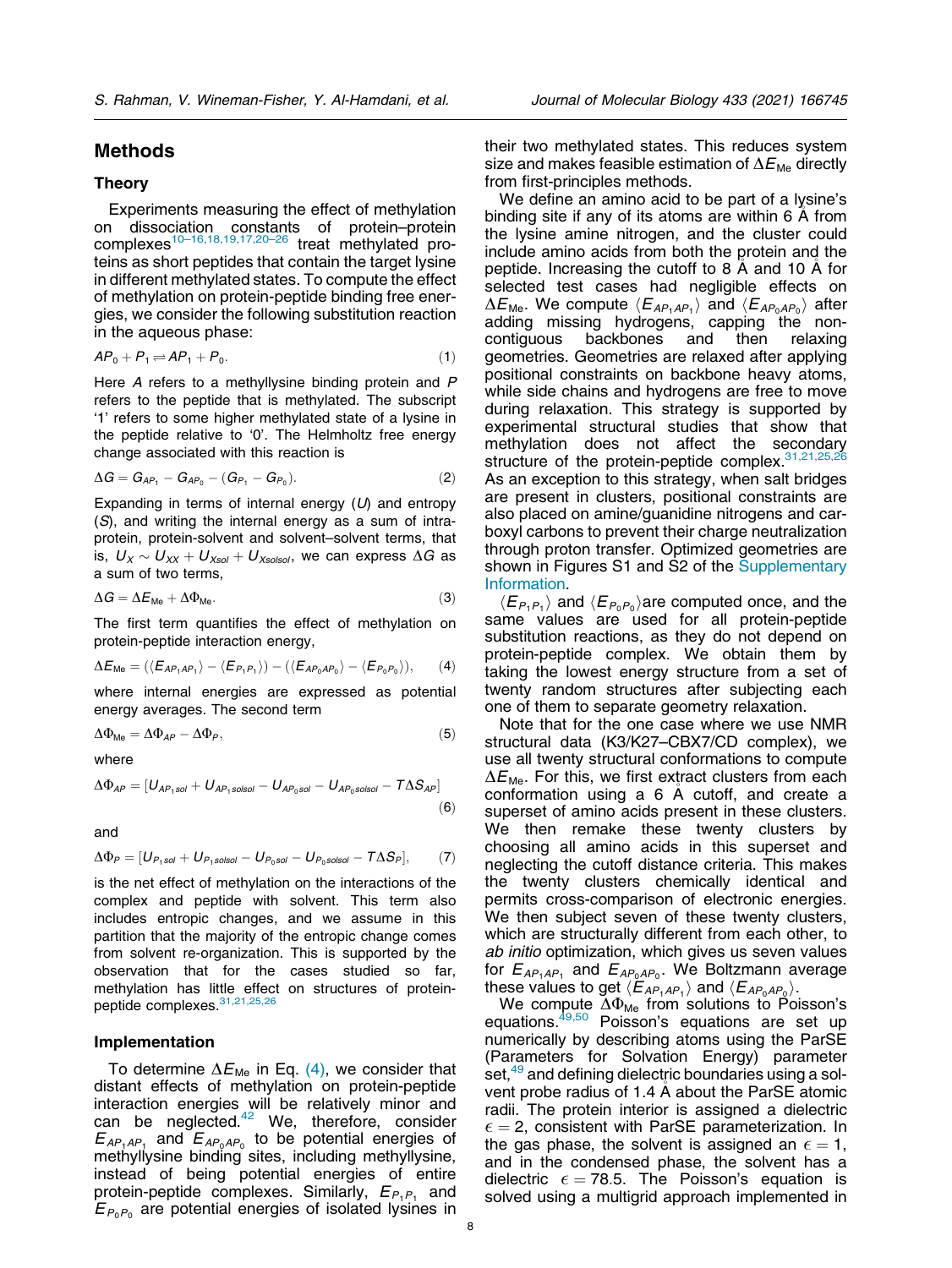the APBS  $v$  1.3 package,<sup>50</sup> with a finest grid spacing smaller than 0.5 A. For each system, convergence is examined against the size of the outer grid and the spacing of the finer grid.<sup>[51](#page-10-0)</sup>

PDB2PQR,<sup>[52](#page-10-0)</sup> with *in-house* modifications to describe methylated lysines, is used for assigning ParSE parameters to protein atoms, adding missing hydrogens, building missing side-chains and optimizing hydrogen bond networks. For all, but one case, we use X-ray structures that are available at their respective highest resolutions. The resolutions of the X-ray structures used are noted in [Table 1](#page-2-0) in the Results and Discussion section. For the one case, K3/K27–CBX7/CD, where we use NMR structure instead of X-ray structure, the reported  $\Delta\Phi_{\text{Me}}$  is an average over all twenty conformations.

We acknowledge that calculations of  $\Delta\Phi_{\text{Me}}$  could benefit from a more rigorous treatment involving explicit solvent, however, we note that applications of explicit solvent simulations in computing hydration energies remain limited to small molecules and peptides, and even for small molecules, they require substantial computational resources.<sup>34,53</sup>

#### Benchmarking and calibration

All terms in  $\Delta E_{\text{Me}}$  are computed using the vdWcorrected PBE0 functional PBE0+vd $\tilde{W}$ ,  $54$  implemented in the all-electron, localized basis FHIaims program package. $55,56$  We use the "very tight" settings for integration grids and basis sets, as described by Blum et al.,<sup>55</sup> which yield converged energy differences and negligible basis set superposition errors. Among the DFT+vdW methods, PBE0 performs well against the S22 dataset, exhibiting a mean absolute error of 0.5  $kT$ ,  $57$  and also performs well against our new reference data on charged clusters $35-37$  obtained from "gold standard" quantum Monte Carlo and coupled cluster single double and perturbative triple excitation (CCSD (T)) theory.

To further examine the performance of PBE0 +vdW, especially in the context of lysine methylation, we compute the effect of ammonium methylation on ammonium's dimerization energy with water, formate and benzene, that is, we determine  $\Delta E_{\text{\tiny Me}} = \Delta E_{\text{\tiny NH3CH3}} - \Delta E_{\text{\tiny NH4}}.$  Here  $\Delta E_{\text{NH3CH3}} = E_{\text{dimer}} - E_{\text{X}} - E_{\text{NH3CH3}}$  and  $\Delta E_{\text{NH4}} = E_{\text{dimer}} - E_{\text{X}} - E_{\text{NH4}}$  are the dimerization energies of methylammonium and ammonium ions with small molecule  $X$ . In the expressions above  $E_{\text{NH4}}$  and  $E_{\text{NH3CH3}}$  are the electronic<br>energies of isolated ammonium and energies of isolated ammonium and methylammonium ions,  $E_X$  are the electronic energies of water, formate or benzene, and  $E_{\text{dimer}}$ are the electronic energies of the dimers of ammonium and methylammonium ions with water, formate or benzene. Prior to calculating E, all individual molecules as well as dimers are energy minimized separately using PBE0+vdW, and these optimized geometries are used for

calculations by all quantum methods. Table 2 shows that PBE0+vdW performs excellently against CCSD(T). We note that  $PBE0+vdW^{54}$ approximates dispersion as a sum of two-body terms, and so here we also test this approximation by comparing against the PBE0+MBD method $58$ that includes many-body dispersion contributions (Table 2). The CCSD(T) interaction energies are established from complete basis set extrapolation of total energies, computed with Dunning's correlation consistent aug-cc-pVTZ and aug-cc-pVQZ basis sets. The total energies are corrected for basis set superposition error with counterpoise corrections.[59](#page-11-0) To accelerate CCSD(T) calculations, we employ the local coupled cluster method that is based on domain-based local pair natural orbital (PNO) approach, $60$  as implemented in ORCA  $\nu$  $4.0.1$ <sup>[61](#page-11-0)</sup> which is used with so-called TightPNO thresholds.

We also develop ParSE parameters of methylated lysines for use in computation of  $\Delta\Phi_{\text{Me}}$ . These parameters are calibrated against experimental and quantum mechanical data. First, the integral equation formalism variant of the polarizable continuum model (PCM),<sup>[62](#page-11-0)</sup> imple-mented in Gaussian 09,<sup>[63](#page-11-0)</sup> is calibrated to reproduce experimental hydration free energy changes associated with ammonium ion methylation ([Table 3](#page-9-0)). The experimental values are taken from Carvalho and Pliego<sup>33</sup>. Note that while estimation of individual hydration free energies of ions from experiments involves extrathermodynamic assumptions, the estimation of relative solvation free energies of two ions is independent of extrathermodynamic assumptions as long as the same counter ion is used. $64,33$  In the PCM model, we describe electron densities at the MP2/aug-cc-pVDZ level of theory, and define the dielectric boundary, with water dielectric being 78.5, using the following atomic radii:  $r_N = 1.83$  A,  $r_C = 1.925$  A and  $r_H = 1.443$  A. The electrostatic scaling factors for the three atoms, which are calibrated to reproduce experimental hydration free energy differences, are  $\alpha_N = 1.00, \alpha_C = 1.12$  and  $\alpha_H = 0.88$ . The PCM model is then used for computing the effect of lysine side chain methylation on its hydration free energy, and the values obtained are then used as targets to calibrate methylated lysine parameters in the ParSE model [\(Table 3](#page-9-0)). The calibrated ParSE

Table 2 Performance of vdW-corrected PBE0 density functionals against CCSD(T) in predicting the effect of ammonium methylation on ammonium's dimerization energies with small molecules. All energies are in kT  $(T = 298 K)$ 

| Molecule         | CCSD(T) | PBE0+MBD | PBE0+vdW |
|------------------|---------|----------|----------|
| H <sub>2</sub> O | 3.5     | 4.1      | 4.1      |
| $HCOO^{-}$       | 6.9     | 6.4      | 6.5      |
| $C_6H_6$         | 1.7     | 14       | 1.4      |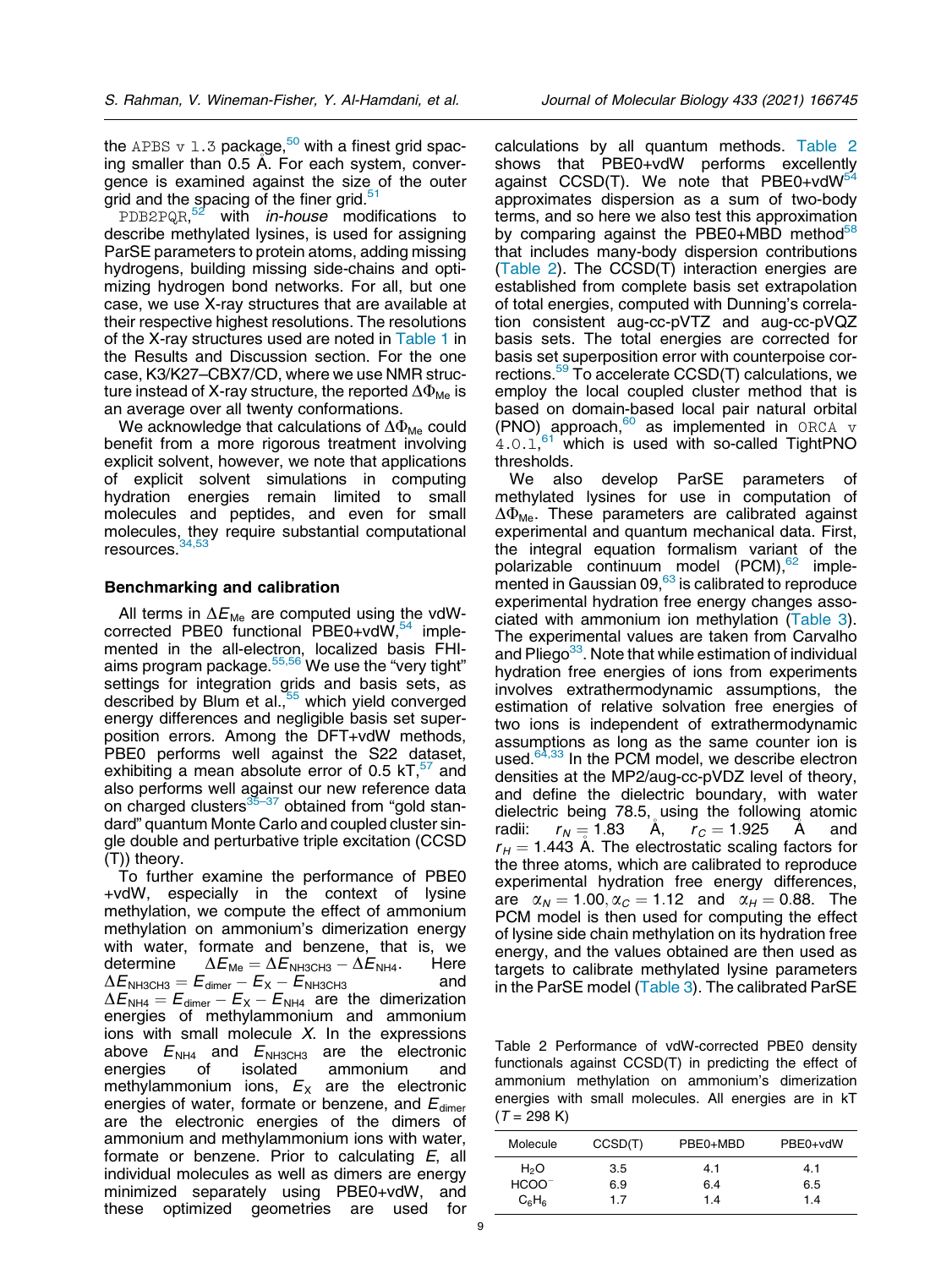<span id="page-9-0"></span>Table 3 Comparison between experimental<sup>[33](#page-10-0)</sup> and computed hydration free changes associated with ammonium ion and lysine methylation. All energies are in kT, with  $T = 298 K$ 

|                       |       | Ammonium ion |      | Lysine side chain |  |  |
|-----------------------|-------|--------------|------|-------------------|--|--|
|                       | Expt. | <b>PCM</b>   | PCM  | ParSE             |  |  |
| $Me0 \rightarrow Me1$ | 14.7  | 15.9         | 11.3 | 11.2              |  |  |
| $Me0 \rightarrow Me2$ | 28.0  | 28.6         | 20.4 | 20.3              |  |  |
| $Me0 \rightarrow Me3$ | 40.5  | 39.4         | 25.6 | 25.8              |  |  |
| $Me1 \rightarrow Me2$ | 13.3  | 12.7         | 9.1  | 9.1               |  |  |
| $Me2 \rightarrow Me3$ | 12.5  | 10.8         | 5.2  | 5.5               |  |  |

parameters are provided in Table S1 of the Supplementary Information.

# CRediT authorship contribution statement

Sanim Rahman: Conceptualization, Methodology, Investigation, Writing - original draft. Vered Wineman-Fisher: Investigation, Validation. Yasmine Al-Hamdani: Investigation. Alexandre<br>Tkatchenko: Conceptualization. Validation. Conceptualization, Writing - review & editing. Sameer Varma: Conceptualization, Methodology, Investigation, Project administration, Validation, Writing - original draft.

## DECLARATION OF COMPETING INTEREST

The authors declare that they have no known competing financial interests or personal relationships that could have appeared to influence the work reported in this paper.

#### Acknowledgments

The authors acknowledge the use of computer time from Research Computing at USF and UL. Authors thank Profs. Gary Daughdrill, Eric Jakobsson and Libin Ye for helpful comments and discussions. Funding for this work was provided by NIH Grant No. R01GM118697.

## Appendix A. Supplementary Data

Supplementary data associated with this article can be found, in the online version, at [https://doi.](https://doi.org/10.1016/j.jmb.2020.166745) [org/10.1016/j.jmb.2020.166745](https://doi.org/10.1016/j.jmb.2020.166745).

> Received 16 July 2020; Accepted 2 December 2020; Available online 9 December 2020

> > Keywords: Protein–protein interactions; Methylation; Polarization;

Electrostatics; Quantum mechanics

## **References**

- 1. [Ambler, R.P., Rees, M.W., \(1959\).](http://refhub.elsevier.com/S0022-2836(20)30670-7/h0005)  $\epsilon$ [-n-methyl-lysine in](http://refhub.elsevier.com/S0022-2836(20)30670-7/h0005) [bacterial flagellar protein](http://refhub.elsevier.com/S0022-2836(20)30670-7/h0005). Nature, 184, 56–57.
- 2. [Lee, D.Y., Stallcup, M.R., Strahl, B.D., Teyssier, C., \(2005\).](http://refhub.elsevier.com/S0022-2836(20)30670-7/h0010) [Role of protein methylation in regulation of transcription](http://refhub.elsevier.com/S0022-2836(20)30670-7/h0010). [Endocr. Rev.](http://refhub.elsevier.com/S0022-2836(20)30670-7/h0010), 26, 147–170.
- 3. [Paik, W.K., Paik, D.C., Kim, S., \(2007\). Historical review:](http://refhub.elsevier.com/S0022-2836(20)30670-7/h0015) [the field of protein methylation](http://refhub.elsevier.com/S0022-2836(20)30670-7/h0015). Trends Biochem. Sci., 32, [146–152.](http://refhub.elsevier.com/S0022-2836(20)30670-7/h0015)
- 4. [Murn, J., Shi, Y., \(2017\). The winding path of protein](http://refhub.elsevier.com/S0022-2836(20)30670-7/h0020) [methylation research: milestones and new frontiers](http://refhub.elsevier.com/S0022-2836(20)30670-7/h0020). Nature [Rev. Mol. Cell Biol.](http://refhub.elsevier.com/S0022-2836(20)30670-7/h0020), 18, 517–527.
- 5. [Hughes, R.M., Wiggins, K.R., Khorasanizadeh, S., Waters,](http://refhub.elsevier.com/S0022-2836(20)30670-7/h0025) [M.L., \(2007\). Recognition of trimethyllysine by a](http://refhub.elsevier.com/S0022-2836(20)30670-7/h0025) [chromodomain is not driven by the hydrophobic effect](http://refhub.elsevier.com/S0022-2836(20)30670-7/h0025). [Proc. Natl. Acad. Sci.](http://refhub.elsevier.com/S0022-2836(20)30670-7/h0025), 104, 11184–11188.
- 6. Kamps, J.J.A.G. et al, (2015). Chemical basis for the recognition of trimethyllysine by epigenetic reader proteins. Nature Commun., 6, 8911. [https://doi.org/10.1038/](https://doi.org/10.1038/ncomms9911) [ncomms9911](https://doi.org/10.1038/ncomms9911).
- 7. [Han, D. et al, \(2019\). Lysine methylation of transcription](http://refhub.elsevier.com/S0022-2836(20)30670-7/h0035) [factors in cancer](http://refhub.elsevier.com/S0022-2836(20)30670-7/h0035). Cell Death Dis., 10, 290.
- 8. [Rowe, E.M., Xing, V., Biggar, K.K., \(2019\). Lysine](http://refhub.elsevier.com/S0022-2836(20)30670-7/h0040) [methylation: Implications in neurodegenerative disease](http://refhub.elsevier.com/S0022-2836(20)30670-7/h0040). [Brain Res.](http://refhub.elsevier.com/S0022-2836(20)30670-7/h0040), 1707, 164–171.
- 9. [Luo, M., \(2018\). Chemical and biochemical perspectives of](http://refhub.elsevier.com/S0022-2836(20)30670-7/h0045) [protein lysine methylation](http://refhub.elsevier.com/S0022-2836(20)30670-7/h0045). Chem. Rev., 118, 6656–6705. [PMID: 29927582.](http://refhub.elsevier.com/S0022-2836(20)30670-7/h0045)
- 10. [Jacobs, S.A., Khorasanizadeh, S., \(2002\). Structure of hp1](http://refhub.elsevier.com/S0022-2836(20)30670-7/h0050) [chromodomain bound to a lysine 9-methylated histone h3](http://refhub.elsevier.com/S0022-2836(20)30670-7/h0050) tail. Science, 295[, 2080–2083](http://refhub.elsevier.com/S0022-2836(20)30670-7/h0050).
- 11. [Nielsen, P.R. et al, \(2002\). Structure of the hp1](http://refhub.elsevier.com/S0022-2836(20)30670-7/h0055) [chromodomain bound to histone h3 methylated at lysine](http://refhub.elsevier.com/S0022-2836(20)30670-7/h0055) 9. Nature, 416[, 103–107.](http://refhub.elsevier.com/S0022-2836(20)30670-7/h0055)
- 12. [Flanagan, J.F. et al, \(2005\). Double chromodomains](http://refhub.elsevier.com/S0022-2836(20)30670-7/h0060) [cooperate to recognize the methylated histone h3 tail](http://refhub.elsevier.com/S0022-2836(20)30670-7/h0060). Nature, 438[, 1181–1185](http://refhub.elsevier.com/S0022-2836(20)30670-7/h0060).
- 13. [Li, H. et al, \(2006\). Molecular basis for site-specific read](http://refhub.elsevier.com/S0022-2836(20)30670-7/h0065)[out of histone h3k4me3 by the bptf phd finger of nurf](http://refhub.elsevier.com/S0022-2836(20)30670-7/h0065). Nature, 442[, 91–95](http://refhub.elsevier.com/S0022-2836(20)30670-7/h0065).
- 14. [Botuyan, M.V. et al, \(2006\). Structural basis for the](http://refhub.elsevier.com/S0022-2836(20)30670-7/h0070) [methylation state-specific recognition of histone h4–k20](http://refhub.elsevier.com/S0022-2836(20)30670-7/h0070) [by 53bp1 and crb2 in dna repair](http://refhub.elsevier.com/S0022-2836(20)30670-7/h0070). Cell, 127, 1361–1373.
- 15. [Li, H. et al, \(2007\). Structural basis for lower lysine](http://refhub.elsevier.com/S0022-2836(20)30670-7/h0075) [methylation state-specific readout by mbt repeats of](http://refhub.elsevier.com/S0022-2836(20)30670-7/h0075) [l3mbtl1 and an engineered phd finger](http://refhub.elsevier.com/S0022-2836(20)30670-7/h0075). Mol. Cell, 28, 677– [691](http://refhub.elsevier.com/S0022-2836(20)30670-7/h0075).
- 16. Collins, R.E. et al, (2008). The ankyrin repeats of g9a and glp histone methyltransferases are mono- and dimethyllysine binding modules. Nature Struct. Mol. Biol., 15, 245–250. <https://doi.org/10.1038/nsmb.1384>.
- 17. [Schalch, T. et al, \(2009\). High-affinity binding of chp1](http://refhub.elsevier.com/S0022-2836(20)30670-7/h0085) [chromodomain to k9 methylated histone h3 is required to](http://refhub.elsevier.com/S0022-2836(20)30670-7/h0085) [establish centromeric heterochromatin](http://refhub.elsevier.com/S0022-2836(20)30670-7/h0085). Mol. Cell, 34, 36– [46.](http://refhub.elsevier.com/S0022-2836(20)30670-7/h0085)
- 18. [Kaustov, L. et al, \(2011\). Recognition and specificity](http://refhub.elsevier.com/S0022-2836(20)30670-7/h0090) [determinants of the human cbx chromodomains](http://refhub.elsevier.com/S0022-2836(20)30670-7/h0090). J. Biol. Chem., 286[, 521–529.](http://refhub.elsevier.com/S0022-2836(20)30670-7/h0090)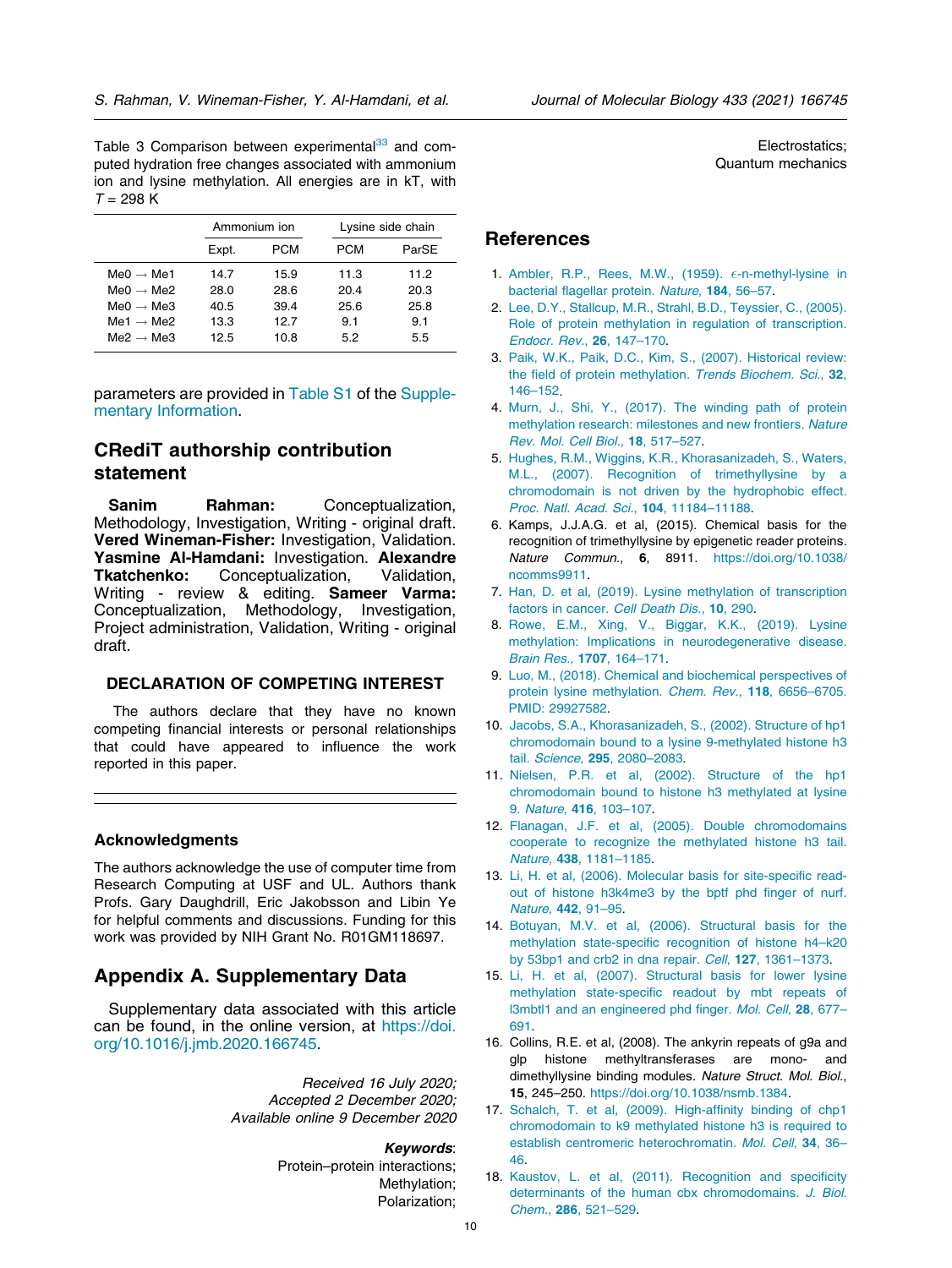- <span id="page-10-0"></span>19. Iwase, S. et al, (2011). Atrx add domain links an atypical histone methylation recognition mechanism to human mental-retardation syndrome. Nature Struct. Mol. Biol., 18, 769–776. [https://doi.org/10.1038/nsmb.2062.](https://doi.org/10.1038/nsmb.2062)
- 20. [Bian, C. et al, \(2011\). Sgf29 binds histone h3k4me2/3 and](http://refhub.elsevier.com/S0022-2836(20)30670-7/h0100) [is required for saga complex recruitment and histone h3](http://refhub.elsevier.com/S0022-2836(20)30670-7/h0100) acetylation. EMBO J., 30[, 2829–2842](http://refhub.elsevier.com/S0022-2836(20)30670-7/h0100).
- 21. [Du, J. et al, \(2012\). Dual binding of chromomethylase](http://refhub.elsevier.com/S0022-2836(20)30670-7/h0105) [domains to h3k9me2-containing nucleosomes directs dna](http://refhub.elsevier.com/S0022-2836(20)30670-7/h0105) [methylation in plants](http://refhub.elsevier.com/S0022-2836(20)30670-7/h0105). Cell. 151, 167-180.
- 22. Kuo, A.J. et al, (2012). The bah domain of orc1 links h4k20me2 to dna replication licensing and meier–gorlin syndrome. Nature, 484, 115-119. [https://doi.org/](https://doi.org/10.1038/nature10956) [10.1038/nature10956.](https://doi.org/10.1038/nature10956)
- 23. [Cui, G.E.P. et al, \(2012\). Phf20 is an effector protein of p53](http://refhub.elsevier.com/S0022-2836(20)30670-7/h0115) [double lysine methylation that stabilizes and activates p53](http://refhub.elsevier.com/S0022-2836(20)30670-7/h0115). [Nature Struct. Mol. Biol.](http://refhub.elsevier.com/S0022-2836(20)30670-7/h0115), 19, 916.
- 24. [Simhadri, C. et al, \(2014\). Chromodomain antagonists that](http://refhub.elsevier.com/S0022-2836(20)30670-7/h0120) [target the polycomb-group methyllysine reader protein](http://refhub.elsevier.com/S0022-2836(20)30670-7/h0120) [chromobox homolog 7 \(cbx7\)](http://refhub.elsevier.com/S0022-2836(20)30670-7/h0120). J. Med. Chem., 57, 2874– [2883. PMID: 24625057](http://refhub.elsevier.com/S0022-2836(20)30670-7/h0120).
- 25. [Metzger, E.E.P. et al, \(2016\). Assembly of methylated](http://refhub.elsevier.com/S0022-2836(20)30670-7/h0125) [kdm1a and chd1 drives androgen receptor–dependent](http://refhub.elsevier.com/S0022-2836(20)30670-7/h0125) [transcription and translocation](http://refhub.elsevier.com/S0022-2836(20)30670-7/h0125). Nature Struct. Mol. Biol., 23[, 132](http://refhub.elsevier.com/S0022-2836(20)30670-7/h0125).
- 26. [Local, A. et al, \(2018\). Identification of h3k4me1](http://refhub.elsevier.com/S0022-2836(20)30670-7/h0130) [associated proteins at mammalian enhancers](http://refhub.elsevier.com/S0022-2836(20)30670-7/h0130). Nature Genet., 50[, 73–82.](http://refhub.elsevier.com/S0022-2836(20)30670-7/h0130)
- 27. [Cordier, F., Barfield, M., Grzesiek, S., \(2003\). Direct](http://refhub.elsevier.com/S0022-2836(20)30670-7/h0135) [observation](http://refhub.elsevier.com/S0022-2836(20)30670-7/h0135) [of](http://refhub.elsevier.com/S0022-2836(20)30670-7/h0135)  $c^{\alpha}$  $c^{\alpha}$  -h $\alpha$ [...o=c hydrogen bonds in proteins by](http://refhub.elsevier.com/S0022-2836(20)30670-7/h0135) [interresidue](http://refhub.elsevier.com/S0022-2836(20)30670-7/h0135)  $h^3j_{C\alpha C}$  scalar couplings[. J. Am. Chem. Soc.](http://refhub.elsevier.com/S0022-2836(20)30670-7/h0135), 125[, 15750–15751. PMID: 14677958](http://refhub.elsevier.com/S0022-2836(20)30670-7/h0135).
- 28. [Ratajczyk, T., Czerski, I., Kamienska-Trela, K., Szymanski,](http://refhub.elsevier.com/S0022-2836(20)30670-7/h0140) [S., Wojcik, J., \(2005\). 1j\(c, h\) couplings to the individual](http://refhub.elsevier.com/S0022-2836(20)30670-7/h0140) [protons in a methyl group: Evidence of the methyl protons](http://refhub.elsevier.com/S0022-2836(20)30670-7/h0140)' [engagement in hydrogen bonds](http://refhub.elsevier.com/S0022-2836(20)30670-7/h0140). Angew. Chem. Int. Ed., 44[, 1230–1232](http://refhub.elsevier.com/S0022-2836(20)30670-7/h0140).
- 29. [Horowitz, S., Yesselman, J.D., Al-Hashimi, H.M., Trievel,](http://refhub.elsevier.com/S0022-2836(20)30670-7/h0145) [R.C., \(2011\). Direct evidence for methyl group coordination](http://refhub.elsevier.com/S0022-2836(20)30670-7/h0145) [by carbon-oxygen hydrogen bonds in the lysine](http://refhub.elsevier.com/S0022-2836(20)30670-7/h0145) [methyltransferase SET7/9](http://refhub.elsevier.com/S0022-2836(20)30670-7/h0145). J. Biol. Chem., 286, 18658– [18663. arXiv:1011.1669v3](http://refhub.elsevier.com/S0022-2836(20)30670-7/h0145).
- 30. Ma, J.C., Dougherty, D.A., (1997). The cation- $\pi$ interaction. Chem. Rev., 97, 1303–1324. [https://doi.org/10.1021/](https://doi.org/10.1021/cr9603744) [cr9603744](https://doi.org/10.1021/cr9603744).
- 31. [Taverna, S.D., Li, H., Ruthenburg, A.J., Allis, C.D., Patel,](http://refhub.elsevier.com/S0022-2836(20)30670-7/h0155) [D.J., \(2007\). How chromatin-binding modules interpret](http://refhub.elsevier.com/S0022-2836(20)30670-7/h0155) [histone modifications: Lessons from professional pocket](http://refhub.elsevier.com/S0022-2836(20)30670-7/h0155) pickers[. Nature Struct. Mol. Biol.](http://refhub.elsevier.com/S0022-2836(20)30670-7/h0155), 14 (1025-1040), [15334406.](http://refhub.elsevier.com/S0022-2836(20)30670-7/h0155)
- 32. Daze, K.D., Hof, F., (2013). The cation- $\pi$ interaction at protein-protein interaction interfaces: Developing and learning from synthetic mimics of proteins that bind methylated lysines. Acc. Chem. Res., 46, 937–945. [https://doi.org/10.1021/ar300072g.](https://doi.org/10.1021/ar300072g) PMID: 22724379.
- 33. [Carvalho, N.F., Pliego, J.R., \(2015\). Cluster-continuum](http://refhub.elsevier.com/S0022-2836(20)30670-7/h0165) [quasichemical theory calculation of the lithium ion solvation](http://refhub.elsevier.com/S0022-2836(20)30670-7/h0165) [in water, acetonitrile and dimethyl sulfoxide: an absolute](http://refhub.elsevier.com/S0022-2836(20)30670-7/h0165) [single-ion solvation free energy scale](http://refhub.elsevier.com/S0022-2836(20)30670-7/h0165). Phys. Chem. Chem. Phys., 17[, 26745–26755.](http://refhub.elsevier.com/S0022-2836(20)30670-7/h0165)
- 34. Cournia, Z., Allen, B., Sherman, W., (2017). Relative binding free energy calculations in drug discovery: Recent advances and practical considerations. J. Chem. Inf.

Model., 57, 2911–2937. [https://doi.org/10.1021/acs.](https://doi.org/10.1021/acs.jcim.7b00564) [jcim.7b00564.](https://doi.org/10.1021/acs.jcim.7b00564) PMID: 29243483.

- 35. [Wineman-Fisher, V., Al-Hamdani, Y., Addou, I.,](http://refhub.elsevier.com/S0022-2836(20)30670-7/h0175) [Tkatchenko, A., Varma, S., \(2019\). Ion-hydroxyl](http://refhub.elsevier.com/S0022-2836(20)30670-7/h0175) [interactions: from high-level quantum benchmarks to](http://refhub.elsevier.com/S0022-2836(20)30670-7/h0175) [transferable polarizable force fields](http://refhub.elsevier.com/S0022-2836(20)30670-7/h0175). J. Chem. Theory Comput., 15[, 2444–2453.](http://refhub.elsevier.com/S0022-2836(20)30670-7/h0175)
- 36. Wineman-Fisher, V., Al-Hamdani, Y., Nagy, P.R., Tkatchenko, A., Varma, S., (2020). Improved description of ligand polarization enhances transferability of ion-ligand interactions. J. Chem. Phys., 153, 094115. [https://doi.org/](https://doi.org/10.1063/5.0022058) [10.1063/5.0022058](https://doi.org/10.1063/5.0022058).
- 37. Wineman-Fisher, V. et al, (2020). Transferable interactions of  $I_1^+$  and mg<sup>2+</sup> ions in polarizable models. J. Chem. Phys., 153, 104113. [https://doi.org/10.1063/5.0022060.](https://doi.org/10.1063/5.0022060)
- 38. [Huheey, J.E., \(1965\). The electronegativity of groups](http://refhub.elsevier.com/S0022-2836(20)30670-7/h0190). J. [Phys. Chem.](http://refhub.elsevier.com/S0022-2836(20)30670-7/h0190), 69, 3284–3291.
- 39. J. Richard Weaver, R.W. Parry, Dipole moment studies. IV. Trends in dipole moments, Inorgan. Chem. 5 (1966) 718– 723.
- 40. [Teixidor, F. et al, \(2005\). Are methyl groups electron](http://refhub.elsevier.com/S0022-2836(20)30670-7/h0200)[donating or electron-withdrawing in boron clusters?](http://refhub.elsevier.com/S0022-2836(20)30670-7/h0200) [Permethylation of o-carborane](http://refhub.elsevier.com/S0022-2836(20)30670-7/h0200). J. Am. Chem. Soc., 127, [10158–10159. PMID: 16028913](http://refhub.elsevier.com/S0022-2836(20)30670-7/h0200).
- 41. D.R. Lide, CRC Handbook of Chemistry and Physics, 88th, 2007.
- 42. [Rossi, M., Tkatchenko, A., Rempe, S.B., Varma, S.,](http://refhub.elsevier.com/S0022-2836(20)30670-7/h0210) [\(2013\). Role of methyl-induced polarization in ion binding](http://refhub.elsevier.com/S0022-2836(20)30670-7/h0210). [Proc. Natl. Acad. Sci. USA](http://refhub.elsevier.com/S0022-2836(20)30670-7/h0210), 110, 12978–12983.
- 43. [Gobre, V.V., Tkatchenko, A., \(2013\). Scaling laws for van](http://refhub.elsevier.com/S0022-2836(20)30670-7/h0215) [der waals interactions in nanostructured materials](http://refhub.elsevier.com/S0022-2836(20)30670-7/h0215). Nature [Commun.](http://refhub.elsevier.com/S0022-2836(20)30670-7/h0215), 4, 2341.
- 44. Kelly, C.P., Cramer, C.J., Truhlar, D.G., (2006). Adding explicit solvent molecules to continuum solvent calculations for the calculation of aqueous acid dissociation constants. J. Phys. Chem. A, 110, 2493–2499. [https://doi.org/](https://doi.org/10.1021/jp055336f) [10.1021/jp055336f.](https://doi.org/10.1021/jp055336f) PMID: 16480309.
- 45. [Patel, D.J., \(2016\). A structural perspective on readout of](http://refhub.elsevier.com/S0022-2836(20)30670-7/h0225) [epigenetic histone and dna methylation marks](http://refhub.elsevier.com/S0022-2836(20)30670-7/h0225). Cold Spring [Harb Perspect. Biol.](http://refhub.elsevier.com/S0022-2836(20)30670-7/h0225), 8, a018754.
- 46. [Beaver, J.E., Waters, M.L., \(2016\). Molecular recognition](http://refhub.elsevier.com/S0022-2836(20)30670-7/h0230) [of lys and arg methylation](http://refhub.elsevier.com/S0022-2836(20)30670-7/h0230). ACS Chem. Biol., 11, 643–653. [PMID: 26759915.](http://refhub.elsevier.com/S0022-2836(20)30670-7/h0230)
- 47. [Copeland, R.A., Solomon, M.E., Richon, V.M., \(2009\).](http://refhub.elsevier.com/S0022-2836(20)30670-7/h0235) [Protein methyltransferases as a target class for drug](http://refhub.elsevier.com/S0022-2836(20)30670-7/h0235) discovery[. Nature Rev. Drug Discov.](http://refhub.elsevier.com/S0022-2836(20)30670-7/h0235), 8, 724-732.
- 48. Kaniskan, H.Ü[., Martini, M.L., Jin, J., \(2018\). Inhibitors of](http://refhub.elsevier.com/S0022-2836(20)30670-7/h0240) [protein methyltransferases and demethylases](http://refhub.elsevier.com/S0022-2836(20)30670-7/h0240). Chem. Rev., 118[, 989–1068.](http://refhub.elsevier.com/S0022-2836(20)30670-7/h0240)
- 49. [Sitkoff, D., Sharp, K.A., Honig, B., \(1994\). Accurate](http://refhub.elsevier.com/S0022-2836(20)30670-7/h0245) [calculation of hydration free energies using macroscopic](http://refhub.elsevier.com/S0022-2836(20)30670-7/h0245) solvent models[. J. Phys. Chem.](http://refhub.elsevier.com/S0022-2836(20)30670-7/h0245), 98, 1978–1988.
- 50. [Baker, N.A., Sept, D., Joseph, S., Holst, M.J., McCammon,](http://refhub.elsevier.com/S0022-2836(20)30670-7/h0250) [J.A., \(2001\). Electrostatics of nanosystems: Application to](http://refhub.elsevier.com/S0022-2836(20)30670-7/h0250) [microtubules and the ribosome](http://refhub.elsevier.com/S0022-2836(20)30670-7/h0250). Proc. Natl. Acad. Sci., 98, [10037–10041.](http://refhub.elsevier.com/S0022-2836(20)30670-7/h0250)
- 51. Varma, S., Jakobsson, E., (2004). Ionization states of residues in ompf and mutants: Effects of dielectric constant and interactions between residues. Biophys. J., 86, 690-704. [http://www.sciencedirect.com/science/article/pii/](http://www.sciencedirect.com/science/article/pii/S000634950474148X) [S000634950474148X.](http://www.sciencedirect.com/science/article/pii/S000634950474148X)
- 52. [Dolinsky, T.J. et al, \(2007\). PDB2PQR: expanding and](http://refhub.elsevier.com/S0022-2836(20)30670-7/h0260) [upgrading automated preparation of biomolecular](http://refhub.elsevier.com/S0022-2836(20)30670-7/h0260)